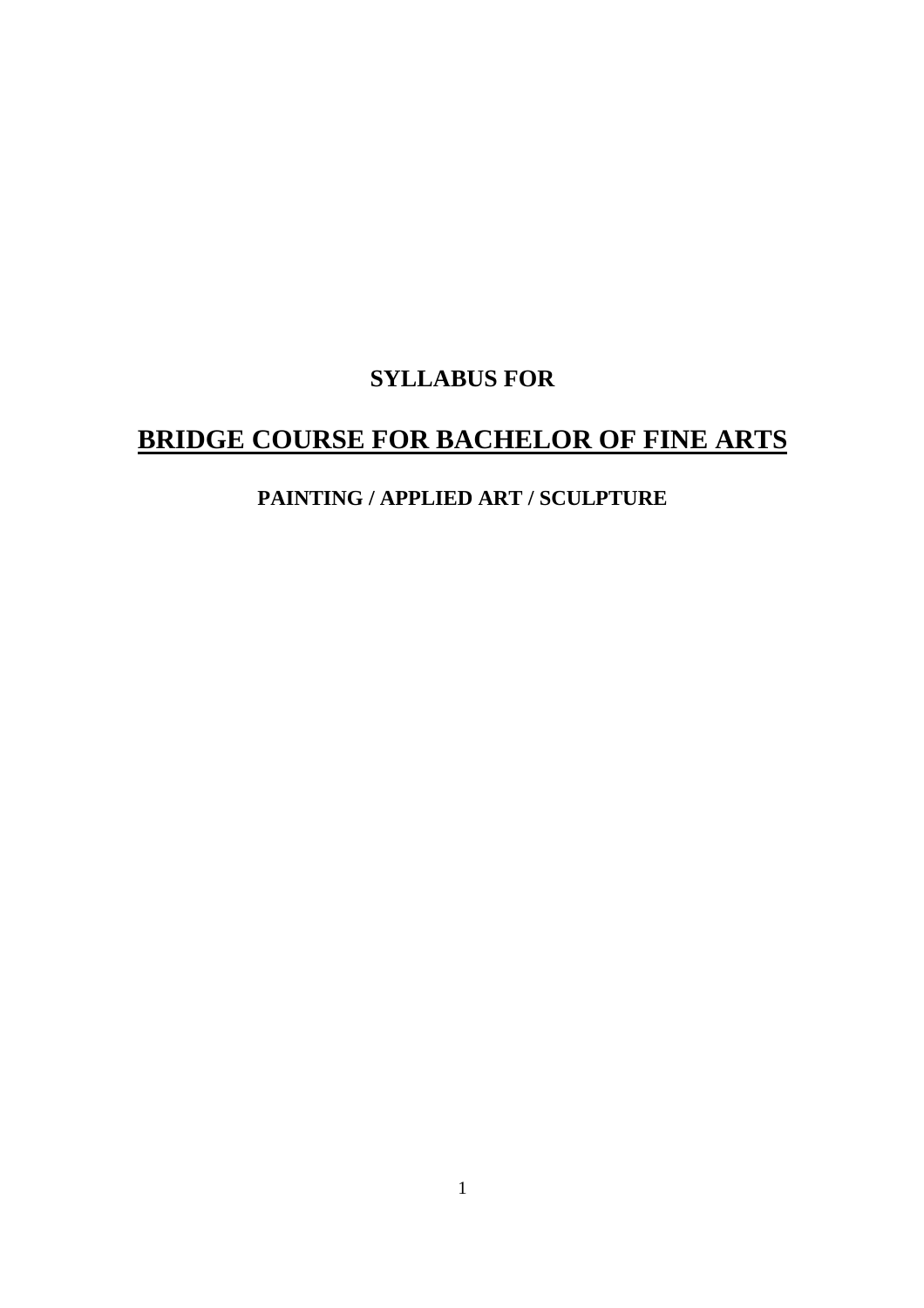## • **BRIDGE COURSE FOR BACHELOR OF FINE ARTS (APPLIED ART / PAINTING / SCULPTURE)**

| <b>Name of the Course</b>              | Bridge Course for Bachelor of Fine Arts |                                                 |                                    |  |  |
|----------------------------------------|-----------------------------------------|-------------------------------------------------|------------------------------------|--|--|
|                                        |                                         | (Applied Art / Painting / Sculpture)            |                                    |  |  |
|                                        |                                         |                                                 |                                    |  |  |
| <b>Degree Offered after completion</b> |                                         | Bachelor of Fine Arts by Bridge Course          |                                    |  |  |
|                                        |                                         | (Applied Art / Painting / Sculpture)            |                                    |  |  |
| <b>Duration</b>                        |                                         | One Academic Year                               |                                    |  |  |
|                                        |                                         | $180$ Days $-$ 960 Hours                        |                                    |  |  |
| <b>Examination Pattern</b>             |                                         | Annual Examination inthe month of April         |                                    |  |  |
|                                        |                                         | Conducted by Affiliating University             |                                    |  |  |
| <b>Eligibility</b>                     |                                         | Government Diploma $(10+5 \text{ or } 11+4)$ in |                                    |  |  |
|                                        |                                         | Drawing and Painting or                         |                                    |  |  |
|                                        |                                         | Applied Art or                                  |                                    |  |  |
|                                        |                                         | Sculpture of the Government of Maharashtra or   |                                    |  |  |
|                                        |                                         | An examination of any other Body recognized as  |                                    |  |  |
|                                        |                                         | equivalent thereto.                             |                                    |  |  |
| <b>Course Pattern</b>                  |                                         | Theory Subjects (Two)                           | 200 Marks                          |  |  |
|                                        |                                         |                                                 | (40% Internal and 60% Examination) |  |  |
|                                        |                                         | Theory Subjects (Two)                           | 200 Marks                          |  |  |
|                                        |                                         | (40% Internal and 60% Examination)              |                                    |  |  |
|                                        |                                         | Practical Subjects (Two)                        | 200 Marks                          |  |  |
|                                        |                                         | (100% Examination)                              |                                    |  |  |
|                                        |                                         | <b>Class Work Submission</b>                    | 100 Marks                          |  |  |
|                                        |                                         | (Practical Subjects only)                       |                                    |  |  |
|                                        |                                         | Viva-Voce                                       | 50 Marks                           |  |  |
|                                        |                                         | (100% Examination)                              |                                    |  |  |
|                                        |                                         | Dissertation                                    | 50 Marks                           |  |  |
|                                        |                                         | (100% Examination)                              |                                    |  |  |
|                                        |                                         |                                                 |                                    |  |  |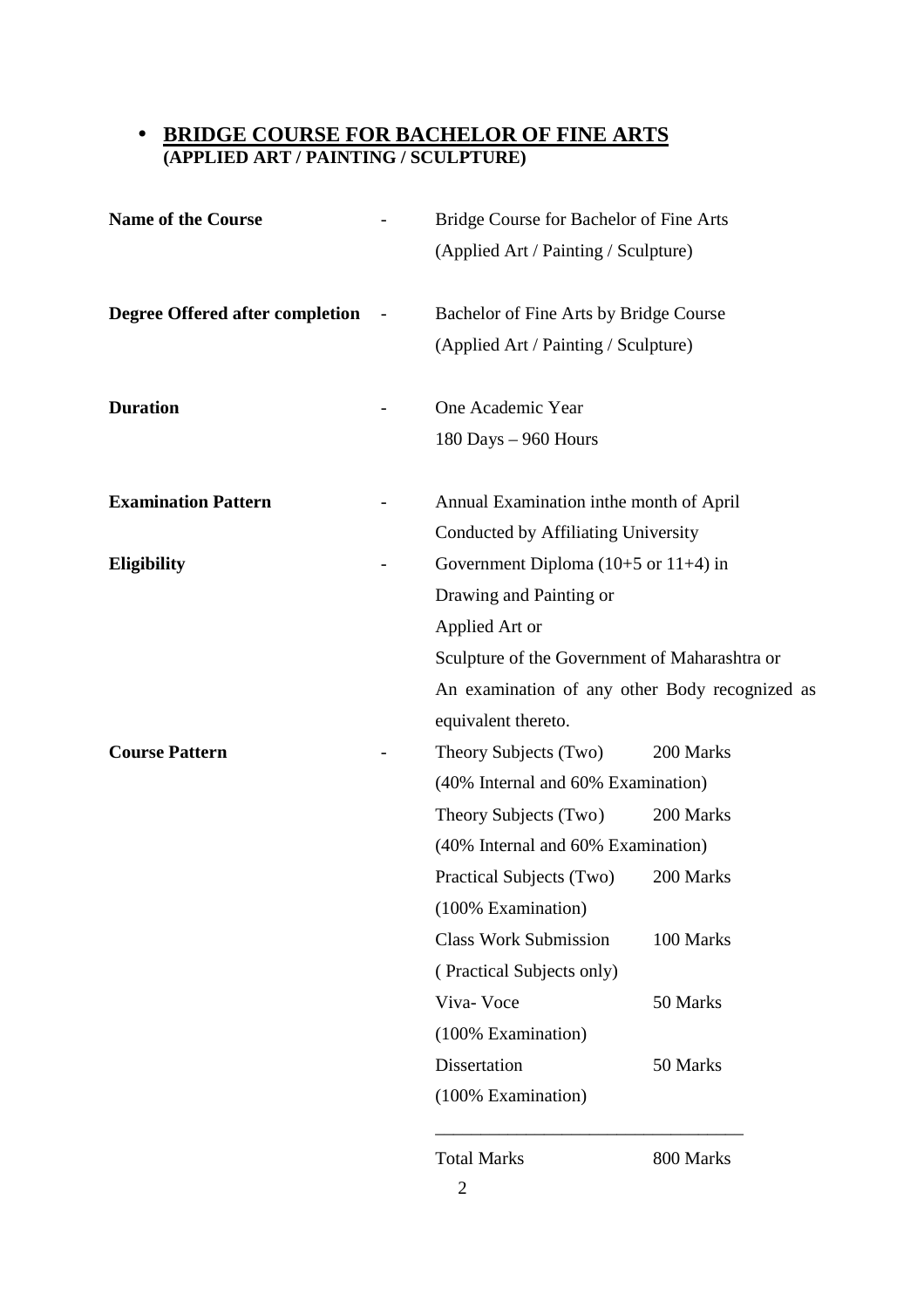# **PAINTING DISCIPLINE TOPICS AND EXAMINATION PATTERN**

| Sr.            | <b>Subject</b>                                                                | No. Of             | <b>University</b> | <b>Class Work</b> | Exam            |  |  |  |
|----------------|-------------------------------------------------------------------------------|--------------------|-------------------|-------------------|-----------------|--|--|--|
| N <sub>o</sub> |                                                                               | <b>Assignments</b> | Exam              | (Out Of)          | <b>Duration</b> |  |  |  |
|                |                                                                               |                    | (Out Of)          |                   |                 |  |  |  |
|                | <b>THEROY SUBJECTS</b>                                                        |                    |                   |                   |                 |  |  |  |
| $\mathbf{1}$   | <b>English</b>                                                                | 04                 | 60%               | 40%               | 3 hours         |  |  |  |
| $\overline{2}$ | <b>Hindi or Marathi</b>                                                       | 04                 | 60%               | 40%               | 3 hours         |  |  |  |
|                | (Allow to keep Term facility - up to two attempts in only subject for Theory) |                    |                   |                   |                 |  |  |  |
| 3              | <b>History of Art</b>                                                         | 04                 | 60%               | 40%               | 3 hours         |  |  |  |
| $\overline{4}$ | (Indian)<br><b>Philosophy of Art</b><br>Western)                              | 04                 | 60%               | 40%               | 3 hours         |  |  |  |
|                | PRICTICAL SUBJECTS                                                            |                    |                   |                   |                 |  |  |  |
| $\mathbf{1}$   | Composition                                                                   |                    | 100%              |                   | 25 hours        |  |  |  |
|                |                                                                               |                    |                   |                   |                 |  |  |  |
| $\overline{2}$ | Print making or                                                               |                    | 100%              |                   | 25 hours        |  |  |  |
|                | <b>Portrait painting</b>                                                      |                    |                   |                   |                 |  |  |  |
| 3              | <b>Class Work</b>                                                             | 10 Assign.         |                   |                   |                 |  |  |  |
|                | <b>Submission</b>                                                             | Composition        |                   |                   |                 |  |  |  |
|                | (work display along                                                           | 10 Assign-         |                   | 100%              |                 |  |  |  |
|                | with written                                                                  | Print making       |                   |                   |                 |  |  |  |
|                | Comments)                                                                     | or portrait        |                   |                   |                 |  |  |  |
| $\mathbf{1}$   | <b>Viva Voce</b>                                                              |                    | 50%               |                   |                 |  |  |  |
|                | <b>Thesis</b>                                                                 |                    | 50%               |                   |                 |  |  |  |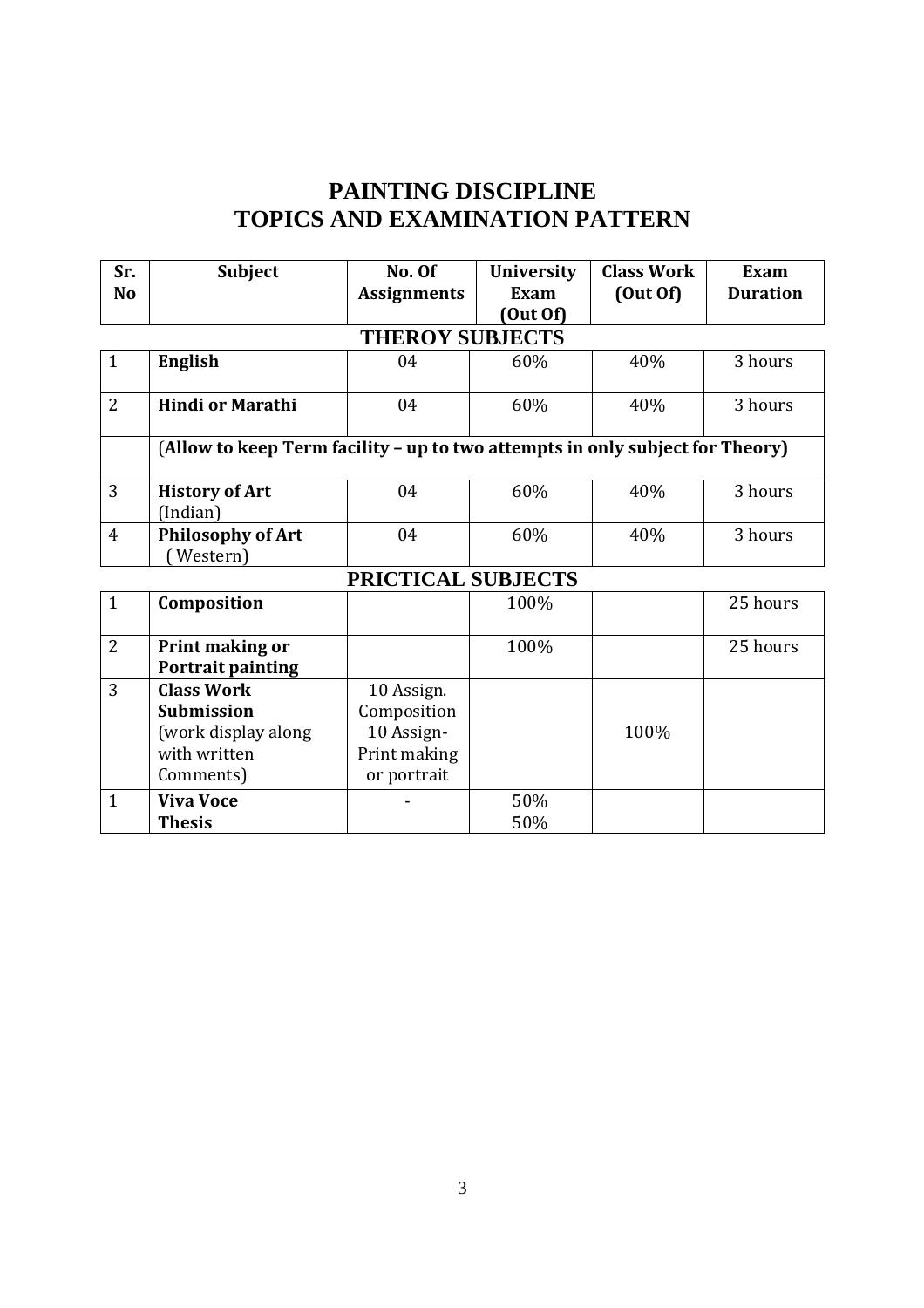## • **SUBJECT WISE SUBMISSION**

#### **Theory Subjects**

- 1. **English** Four Tutorials
- 2. **Hindi or Marathi** Four Tutorials

(Portion of  $12^{TH}$  Standard regarding Communication Skill for both Languages – HSC Board)

- **3. History of art** (Indian) Four Tutorials
- **4. Philosophy Art** (Western) Four Tutorials

### **History of Art (Details of content)**

OBJECTIVES -

- The syllabus of History of Art for Bridge Course aims to cover Modern Indian art and Contemporary art of 19th and 20th century.
- These studies will also incorporate Socio-political, religious and economical changes in India, which contributed in building up the 'Zeitgeist' (spirit of the time) of Modern times.
- These studies should help students to understand the shift in Indian Art from traditional art to modern contemporary art.
- This syllabus will incorporate the impact of Indian interaction with European art in 19<sup>th</sup> century and impact of globalization on contemporary art.
- The History of art should not limit to just biographical information of various artists, but it should evoke student's critical thinking to understand art in a comprehensive manner.
- The formalistic study of art works should incorporate study of lines, forms, space division, colours and composition.

#### **1. Company school of Art**

1.1. The European artists, who were working for Indian aristocrats like Daniel brothers, Tilley Kettle, John Zoffny and James Walse

\_\_\_\_\_\_\_\_\_\_\_\_\_\_\_\_\_\_\_\_\_\_\_\_\_\_\_\_\_\_\_\_\_\_\_\_\_\_\_\_\_\_\_\_\_\_\_\_\_\_\_\_\_\_\_\_\_\_\_\_\_\_\_\_\_\_\_\_\_\_\_\_\_\_\_

- 1.2. Bazaar art The Indian traditional artists who tried to imitate western artists, which initiated bazaar art for example- Sewakram and Nayansukhs
- 1.3. Kalighat Painting- Traditional Indian painters found parallel patronage around religious centres like Kalighat. These *pata*painters initially used to migrate for their living, but in  $19<sup>th</sup>$  century they settled around religious centres and continued the tradition.

## 2. **Establishment of British art Academies**

- 2.1. The establishment of British academies in Bombay, Chennai, Lahore and Calcutta.
- 2.2. History of J.J.School of Art since 1857- The consideration of Indian traditional art by Griffith and Solomen, artists like- PestonjiBomanji, Baburao Painter, Almelkar, Haldankar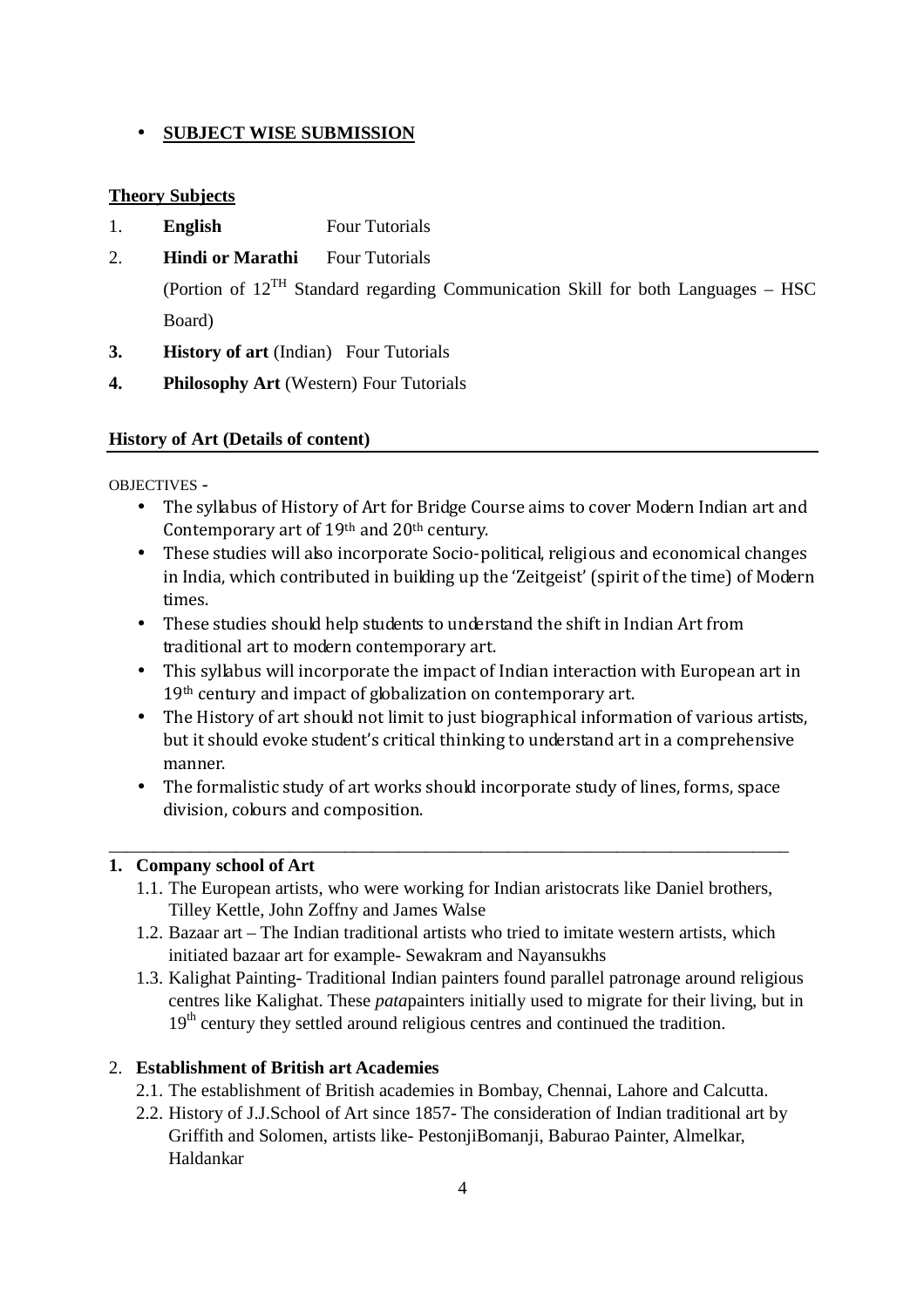2.3. Establishment of Government school of Art Calcutta, E.B. Havell – along with Avanindranath Tagore, he developed art and art education based on Indian rather than Western models, which led to the foundation of the Bangal school.

#### 3. **Raja Ravi Varma**

Total shift in Indian visual language, Usage of Oliographic prints, His paintings and prints were highly appreciated in popular taste. His paintings should be studied with the help of following points:

- 3.1. European realistic visual language perspective, definite source of light to depict shade and light, in some paintings western architecture is painted on background for example Damayanti talking to royal swan
- 3.2. Indian Mythological subjects for example ArjunSubhadra, NalDamayanti, Shakuntala etc. Other than this, Indian aristocrats and royal-ness is painted in various paintings
- 3.3. Depiction of  $19<sup>th</sup>$  century Indian ethnography- all figures portrayed in his mythological or court paintings are clad in 19th century ethnography. For example- Saraswati wearing nine yard saree

### 4. **AmrutaShergil**

- 4.1. Initial Western realistic style, Salon Award winner
- 4.2. Then visited Ajanta and other art historical monuments, highly impressed and influenced with Indian art
- 4.3. Great amalgamation of Western art with Indian stylisation and subjects

#### 5. **Bangal School**

Indian revivalism, following four major artists should be studied in formalistic way (formal analysis of line, colour, space etc.) with the help of the philosophies like

- 1.1. Nationalism- swadeshi movement and recognition of great Indian traditional treasure
- 1.2. Orientalism- the concept of union of oriental countries (India, Japan and China) against western imperialism

Avanindranath Tagore– influence of Indian miniature and Ajanta style, traditional gosh method, trip to Japan, Influence of Japanese Nihonga School

Ravindranath Tagore – International awareness of Art, Art without any political stand, art as a pure expression, doodles

Jamini Roy – Modern Indian painter, influence of Kalighat paintings, traditional art and modern mediums, religious subjects

Nandalal Bose – depiction of village life and common man, linear qualities, beauty of rapidness and space

#### 6. **Bangal famine**

Bangal famine was a great social and economic trauma to Bangal in 1940s, which continued with the impact of Tibhaga movement. This impact reflected in the art of Chittaprasad and Govardhan Ash. Considering the social reference of this art, it is important to study their paintings and prints which depicted the pitiable condition of Bangal.

#### 7. **Progressive Artist Group**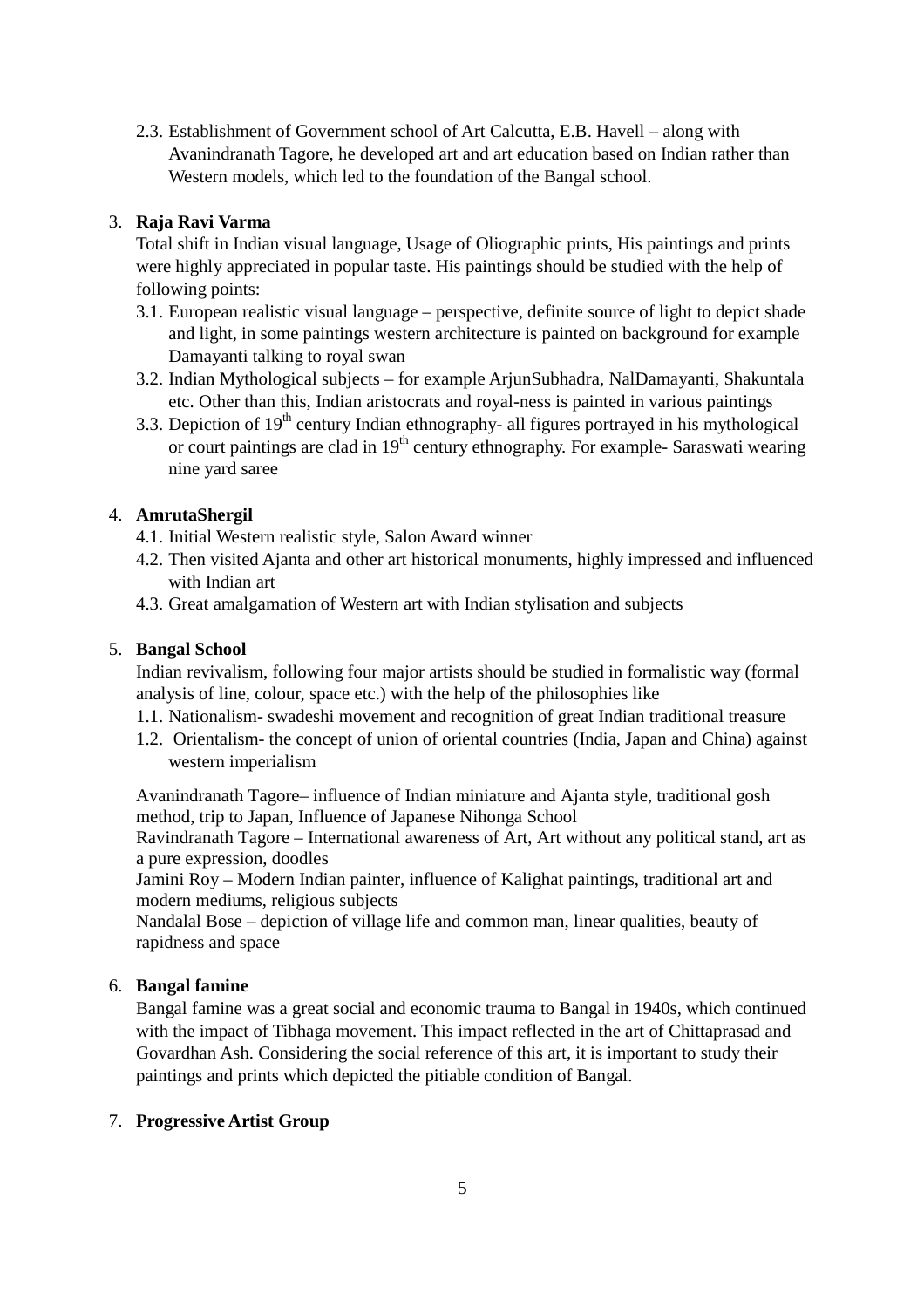- 7.1. Mulk raj Aanand and Rudy van Leydon were important critic and curators of 1950s, who helped to shape Progressive artist group. Goetz curated first exhibition of Progressive artist group in Baroda 1947
- 7.2. F.N. Souza, K.H. Ara, Gade, Bakre, M.F. Hussain and S.H. Raza should be studied individually as founder of Progressive artist group
- 7.3. The art of PAG artists should be studied on the basis of their variation in visual depiction and subject selection, influence of German expressionism and its diversity from Bangal revivalist art.

## 8. **Abstract Expressionismin India**

- 8.1. The abstract expressionist art from J.J. School of Art
- 8.2. Major artists like PrabhakarKolte and Jeram Patel

## 9. **Narrative Art from Baroda**

- 9.1. Establishment of Baroda school of art and narrative pattern
- 9.2. Major artists like BhupenKhakhar and Gulam Mohammad Shaikh

## 10. **Feminist Art**

- 10.1. Meaning of Feminism, depiction of feminine issues on various level
- 10.2. Major artists like RekhaRodwittya and Nilima Sheikh

## 11. **New Media Art**

- 11.1. What is New Media? Examples of various experiments in New Media.
- 11.2. Major Artists like Subodh Gupta and Sudarshanshetty

## **Reference books:**

**•'**Journeys', Volume 1 and 2, Wrtten by YashodharaDalmiya, Oxford University Press

- •'Celebration of Human Image', published by 'Thinking eye publication New delhi
- •'Indian Cinema in the Time of celluloid', written by Ashish Rajadhyaksha, Tulika books Delhi

•'Faces of Indian Art – through the lence of NemaiGhosh', published by Art alive Gallery New Delhi

•'Contemporary Indian Art other realities', written by YashodharaDalmia, Marg Publicatins

•'The Flamed Mosaic – Indian Contemporary Painting' written by Neville Tuli, Mapin Publishing Ahmadabad

•'Indian Contemporary Art- Post independence', published by Vadhera Art Gallery New Delhi, essays by Yashodharadalmia, Ella dutta

- •'Contemporary art in Baroda' Edited by G. M. Sheikh, Tulika Books Delhi
- •'ChitrakarSudhirPatwardhan' written by MadhukarKulkarni, LokvangamayaGruha, Mumbai

•Contemporary Art in India- A Perspective; By PranNathMago (National Book Trust India**)** 

- 'भारतीय कलेचा इितहास';लेखक- जयूकाश जगताप
- 'History if Indian Art'; by- JayaprakashJagtap
- 'भारतीय कलेचा इितहास'; लेखक ौी. ह. शहाणे
- 'मराठी नियत कलिका मधील काही निवडक लेख' लेखक- रमेशचंद∏ाटकर
- 'वर्तमान चित्रसूत्र' लेखक –बाबुरावसडवेलकर
- 'महाराष्ट्रातील कलावंत' लेखक- श्यामकांत जाधव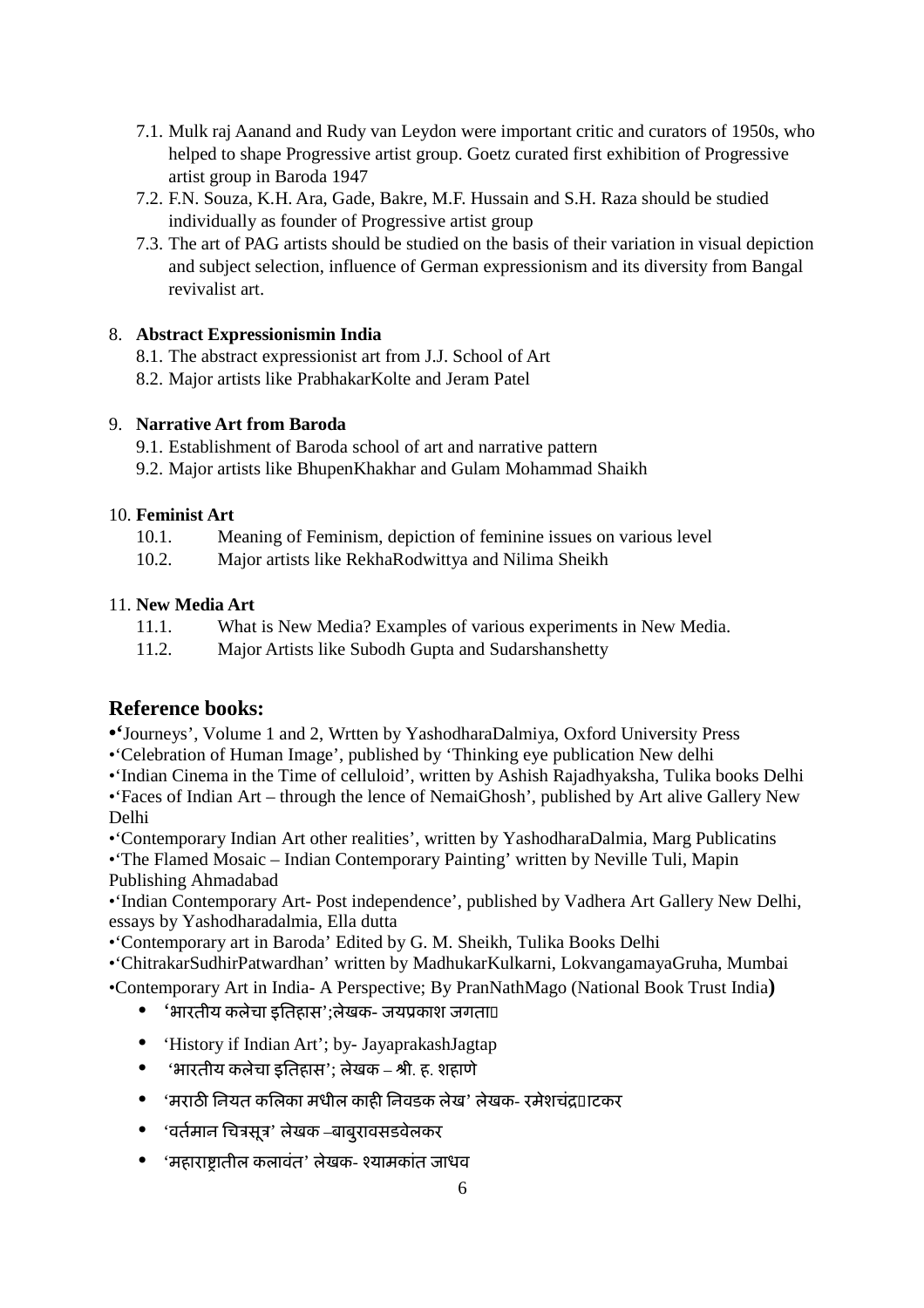#### **Philosophy of Art (Details of content)**

OBJECTIVES -

- The syllabus of Philosophy of Art for Bridge Course aims to cover Modern Western Philosophies and Aestheticians of 19th and 20th century.
- These studies will also incorporate Socio-political, religious and economical changes, which contributed in building up the 'Zeitgeist- spirit of the time' of Modern times.
- These studies of Philosophy of art should help students to understand the bridging between the art and society in every way.

\_\_\_\_\_\_\_\_\_\_\_\_\_\_\_\_\_\_\_\_\_\_\_\_\_\_\_\_\_\_\_\_\_\_\_\_\_\_\_\_\_\_\_\_\_\_\_\_\_\_\_\_\_\_\_\_\_\_\_\_\_\_\_\_\_\_\_\_\_\_\_\_\_\_\_

• These studies should not be just art history, whereas it should take art as an example to elaborate modern philosophies

### 1. **Beginning of Modern philosophy**

The Concept of Modernism –

- 1.1. Decrease in Church influences: Rene Descartes God was made by the man; Impact on Visual art-Change in the subjects of paintings, other than religious and biblical paintings, for example Neo-classicism artists like Jacques Louis David's paintings-Death of Marrat, Ingres's painting- the bather etc.
- 1.2. The impact of political philosophy :Jean-Jacques Rousseu man is a noble savage; Impact on Visual art -Depiction of sublimity of the French revolution of common men, for example Romantic artist Goya's painting- $3<sup>rd</sup>$  of May, Delacroix-Liberty leading the people etc.
- 1.3. The impact of Scientific inventions and Industrialisation: Carl Marx- the development of Marxism, the labour theory of value;

Impact on Visual art -Depiction of working class and common man in Realism, for example Gustave Courbet's painting- the stone breakers, Jean Francois Millet's painting – the Gleaners

#### **2. Modern Philosophers of Art**

The understanding of beauty in  $19<sup>th</sup>$  century

- 2.1. Immanual Kant –Philosopher of Modern times, His book- critic of judgement, Disinterested delight, Universal delight, purposiveness without a purpose and necessary delight
- 2.2. Leo Tolstoy What is Art?

#### **3. Formalistic Theories**

To understand the change in visual language from Impressionism onwards. Students need to study following Theories which marked late  $19<sup>th</sup>$  century and early  $20<sup>th</sup>$  century. It's impact can be majorly seen on Impressionism, Post-impressionism, Cubism and Fauvism. We can take following examples to elaborate visual impact of these theories on art.

Impressionism- 'Impression Sunrise' by Claude Monet, 'the Dance class' by Edgar Degas Post-Impressionism –'Sunflower' by Vincent Van Gogh, 'Mont Sainte Victoire' by Paul Cezanne

Cubism- 'Les Demoiselles D'avegion' by Pablo Picasso, 'Gillet' by George Braque Fauvism –'Harmony in Red' by Henri Matisse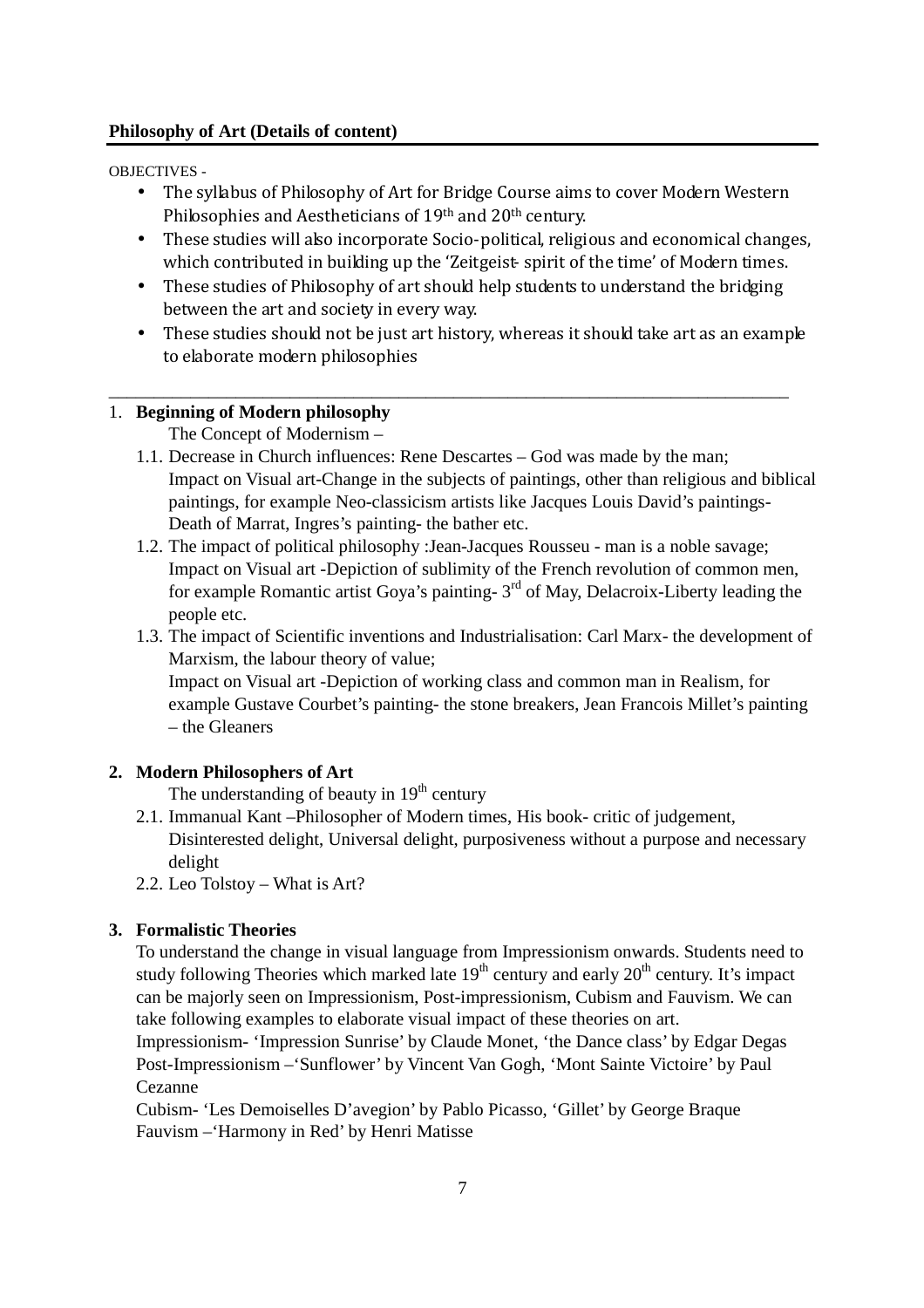3.1. Formalism – Rojer Fry – The formal elements are not based on the idea of likeness to nature, but on an aesthetic feeling that corresponds to our heightened consciousness of beauty in nature.

Clive Bell – Theory of Significant form – In each lines and colours combined in a particular way, certain forms and relations of forms, stir our aesthetic emotion.

3.2. Impact of Scientific discoveries on Art – Newton's theory of colour spectrum, Charles Blanc's Divisionist theory- the separation of colours into individual dots or patches which interacted optically. For example pointillist artists Surat.

## **4. Psychological Theories :**

In early  $20<sup>th</sup>$  century, Sigmund Fraud's theory of Dream analysis and mind structure made a great difference in Europe. Earlier formalistic approach enhanced with psychological expressions. Sur-realism, German expressionism and Abstract expressionism shows pronounced influence of these theories. To understand the impact following examples can be helpful: Sur-realism – 'Persistence of memory' by Salvador Dali, 'The son of man' by Rene Magritte

German Expressionism – Wassily Kandinsky, Ernst Ludwig Kirchner

Abstract Expressionism – Jackson Pollock, William De Kooning

4.1.Sigmund Freud's Theory of mind structure - The structure of three parts of mind Ed, Ego and Superego; working of unconscious, subconscious and conscious mind Sigmund Freud's Theory of Dream analysis – How dreams acts as a bridge in conscious and sub-conscious mind.

Carl Jung and theory Psychic Automatism – The automate actions can express personal unconscious. Its impact on sur-realism and abstract expressionism

4.2. Impact of First and Second World War on Art –The social and economic tragedy reflected in art, Futurism and Dadaism can be understood in this context. For example: 'Guernica' by Pablo Picasso, 'Fountain' by Marcel Duchamp.

#### **5. Structuralism and Semiotic theories :**

The origins of structuralism connect with the work of Ferdinand de Saussure on linguistics, which can be extend to criticism of visual art of early  $20<sup>th</sup>$  century

- 5.1. De Saussure argued for a distinction between *langue* (an idealized abstraction of language) and *parole* (language as actually used in daily life). He argued that the "sign" was composed of both a *signified*, an abstract concept or idea, and a "signifier", the perceived sound/visual image.
- 5.2. Because different languages have different words to describe the same objects or concepts, there is no intrinsic reason why a specific sign is used to express a given signifier. It is thus "arbitrary".
- 5.3. Signs thus gain their meaning from their relationships and contrasts with other signs. As he wrote, "in language, there are only differences 'without positive terms.'

The influence of this theory can be seen on analytical cubism, futurism and upto an extent abstractionism and abstract expressionism

#### **6. Existentialism**

**6.1.** A central proposition of existentialism is that *existence precedes essence*, which means that the most important consideration for the individual is the fact that he or she *is* an individual—an independently acting and responsible conscious being ("existence")—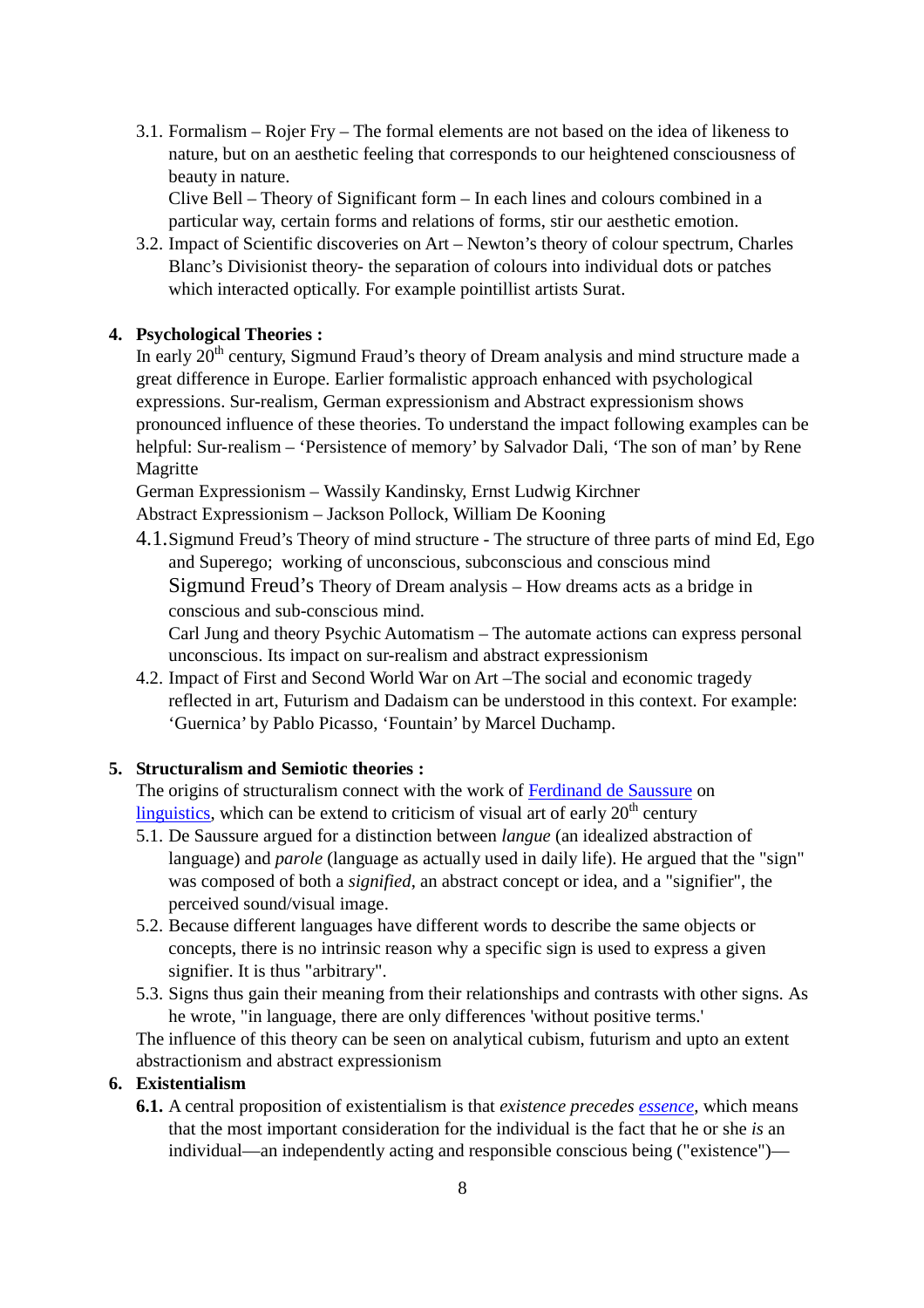rather than what labels, roles, stereotypes, definitions, or other preconceived categories the individual fits ("essence").

**6.2.** The impact of existentialism can be seen almost all isms which preferred individuality and freedom of expression over every other thing.

\_\_\_\_\_\_\_\_\_\_\_\_\_\_\_\_\_\_\_\_\_\_\_\_\_\_\_\_\_\_\_\_\_\_\_\_\_\_\_\_\_\_\_\_\_\_\_\_\_\_\_\_\_\_\_\_\_\_\_\_\_\_\_\_\_\_\_\_\_\_\_\_\_\_\_\_\_\_

#### **Reference Books:**

- 'History of western philosophy' by Bertrand Russel
- 'आधुनिकसमिक्षासिद्धांत'लेखक डॉ मिलिंद माळशे
- 'कलामीमांसा'लेखक –पाटणकर
- कलाम्हणजेकाय?लेखक –लिओटॉलस्टॉय, अनुवाद –सानेगुरुजी
- 'What is art?' By Lio Tolstoy
- 'कलेची मूलतत्वे' लेखक मालशे

#### **Practical Subjects**

#### 1. **Composition** (Minimum TEN Assignments)

\* Studies of objective world, its relation with human life, and formation of concepts accordingly. Visualization of painting, as work of art. Preparation of sketches and execution of painting. Distortion / Modification according to the effects desired.

AND

\* Studies of imaginary world, its psychological relevance with thinking, concepts related with imaginary-world and painting as a work of art. Distortion/ Modification for effective emotional/ expressional way of painting.

#### 2. **Print Making** (Minimum TEN Assignments)

\* Studies in process of dry point, etching and aqua tint. Preparation of sketches according to the process, studied in spontaneous effects and knowledge about chemistry used in print making.

#### **OR**

#### **Portrait painting (**Minimum TEN Assignments)

 \* Study from life model with a view to exploring various application methods and rendering techniques. Awareness of pictorial organization and expression. Stress on the character of the sitter.

 Students should conduct a comparative study of portrait painting with a view of finding is own personal style and expression.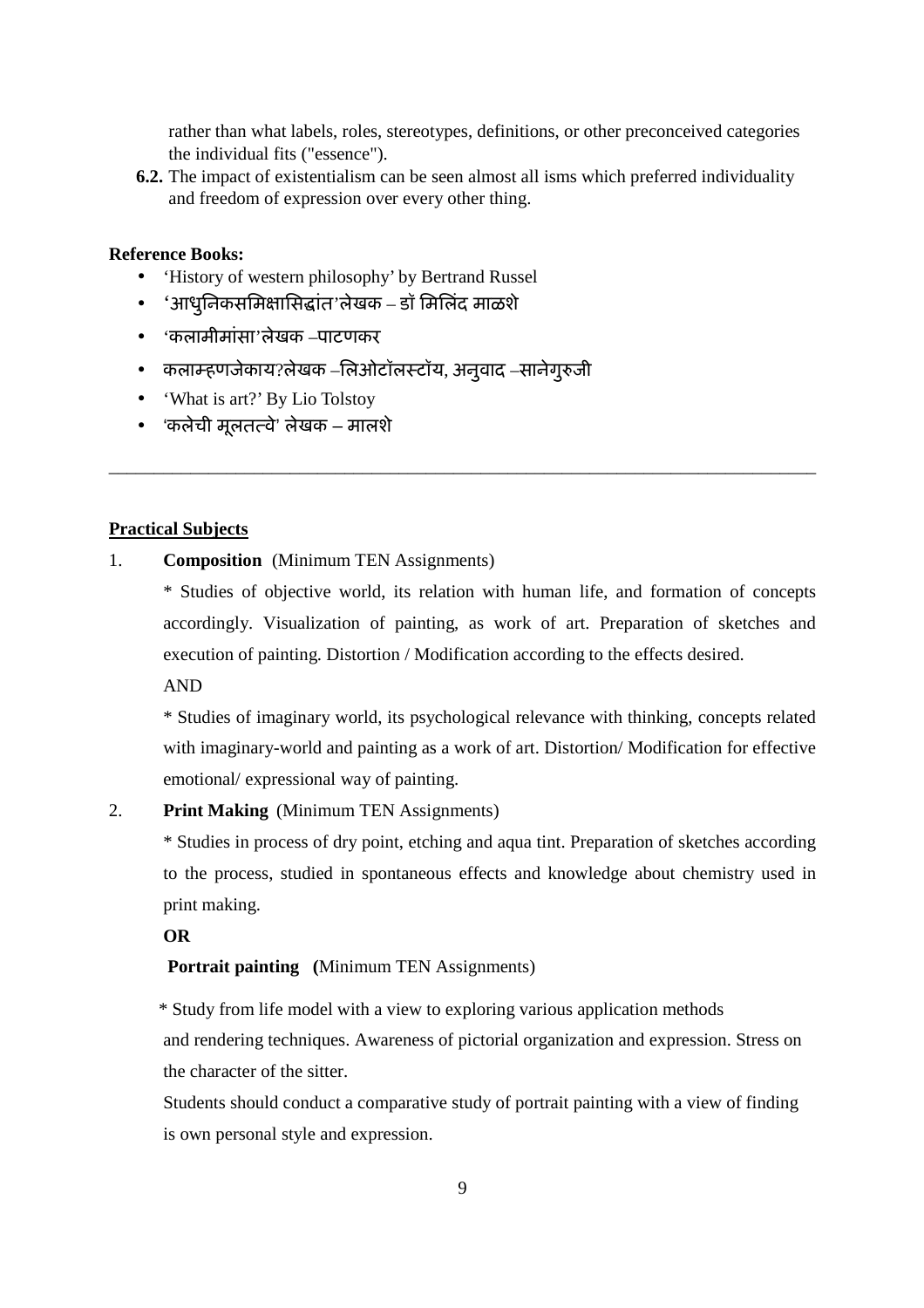#### **Class Work Submission**

| Work Display | Art Work Display along with written comments,                    |
|--------------|------------------------------------------------------------------|
|              | presented to Examiner panel appointed by affiliating University. |

#### **For Examination**

|  | Viva-Voce | Examiner Panel appointed by affiliating University. |
|--|-----------|-----------------------------------------------------|
|--|-----------|-----------------------------------------------------|

## • **DISSERTATION Marks Allotted - 100**

The student should select the subject for Dissertation. The Dissertation would be approximately of 5000 words, which will be assessed by the panel of examiners appointed by University. The student must make his original contribution in terms of thought and hypothesis.

#### **The subject can be divided as follows –**

Introduction, The Hypothesis, Study area, References to support the hypothesis, Discussion, Conclusion, and Bibliography.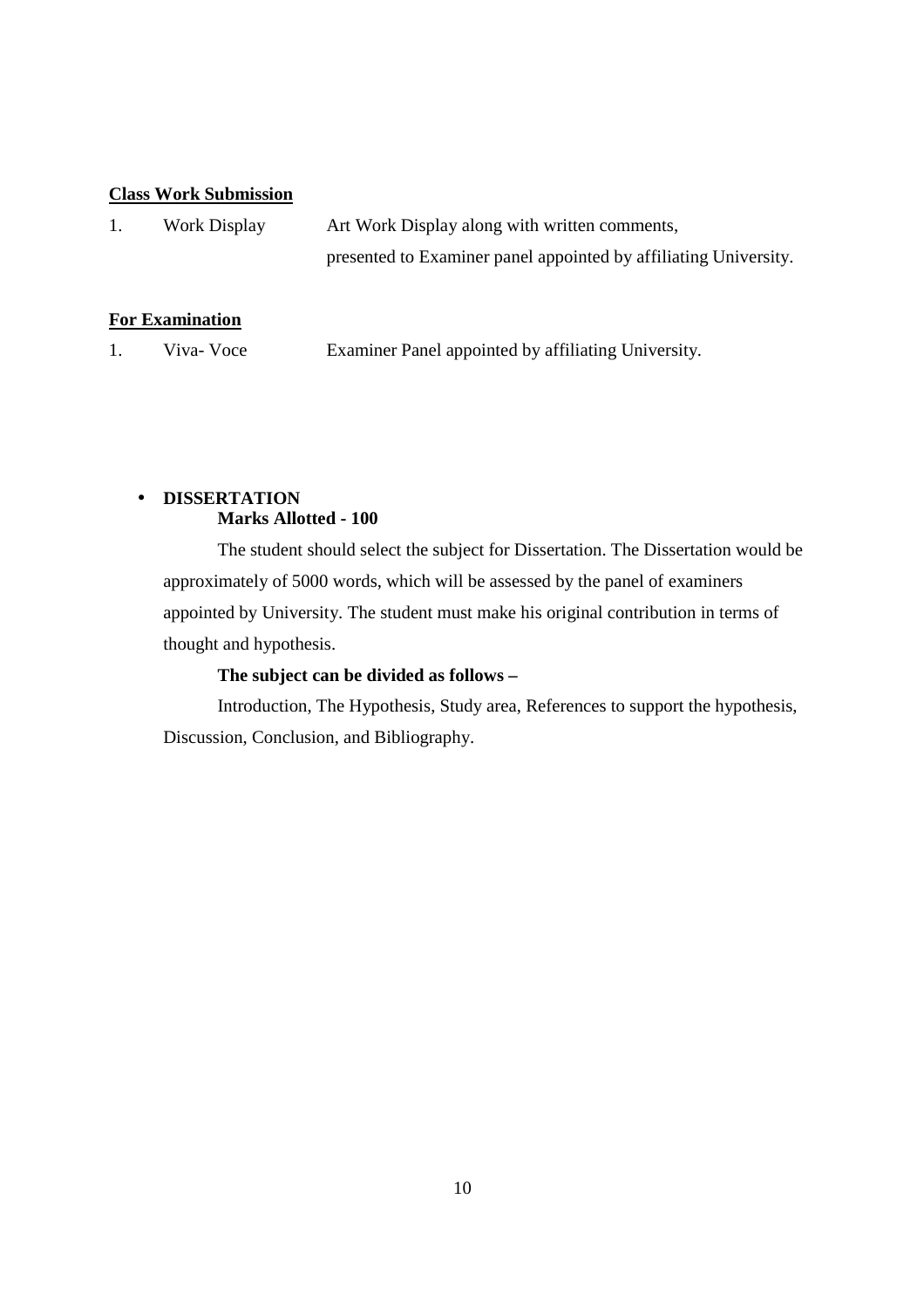# **APPLIED ART DISCIPLINE**

# **TOPICS AND EXAMINATION PATTERN**

| Sr.<br>N <sub>o</sub> | <b>Subject</b>                                                                | No. Of                 | <b>University</b><br>Exam | <b>Class Work</b> | Exam<br><b>Duration</b> |  |  |
|-----------------------|-------------------------------------------------------------------------------|------------------------|---------------------------|-------------------|-------------------------|--|--|
|                       |                                                                               | <b>Assignments</b>     | (Out Of)                  | (Out Of)          |                         |  |  |
|                       |                                                                               | <b>THEROY SUBJECTS</b> |                           |                   |                         |  |  |
| $\mathbf{1}$          | <b>English</b>                                                                | 04                     | 60%                       | 40%               | 3 hours                 |  |  |
| $\overline{2}$        | <b>Hindi or Marathi</b>                                                       | 04                     | 60%                       | 40%               | 3 hours                 |  |  |
|                       | (Allow to keep Term facility - up to two attempts in only subject for Theory) |                        |                           |                   |                         |  |  |
| 3                     | <b>Advertising Art &amp;</b>                                                  | 04                     | 60%                       | 40%               | 3 hours                 |  |  |
|                       | <b>Ideas</b>                                                                  |                        |                           |                   |                         |  |  |
| $\overline{4}$        | <b>Visual</b>                                                                 | 04                     | 60%                       | 40%               | 3 hours                 |  |  |
|                       | Communication                                                                 |                        |                           |                   |                         |  |  |
|                       |                                                                               | PRICTICAL SUBJECTS     |                           |                   |                         |  |  |
| $\mathbf{1}$          | Communication                                                                 |                        | 100%                      |                   | 25 hours                |  |  |
|                       | Design-I                                                                      |                        |                           |                   |                         |  |  |
| $\overline{2}$        | (Advertising Design)<br>Communication                                         |                        |                           |                   |                         |  |  |
|                       | Design-II                                                                     |                        | 100%                      |                   | 25 hours                |  |  |
|                       | (Public Welfare,                                                              |                        |                           |                   |                         |  |  |
|                       | <b>Education</b> , Publication                                                |                        |                           |                   |                         |  |  |
|                       | Design)                                                                       |                        |                           |                   |                         |  |  |
| 3                     | <b>Class Work</b>                                                             | 10 Assign.             |                           |                   |                         |  |  |
|                       | <b>Submission</b>                                                             | CD <sub>I</sub>        |                           |                   |                         |  |  |
|                       | (work display along                                                           | 10 Assign-             |                           | 100%              |                         |  |  |
|                       | with written                                                                  | CD <sub>II</sub>       |                           |                   |                         |  |  |
|                       | Comments)                                                                     |                        |                           |                   |                         |  |  |
| $\mathbf{1}$          | <b>Viva Voce</b>                                                              |                        | 50%                       |                   |                         |  |  |
|                       | <b>Thesis</b>                                                                 |                        | 50%                       |                   |                         |  |  |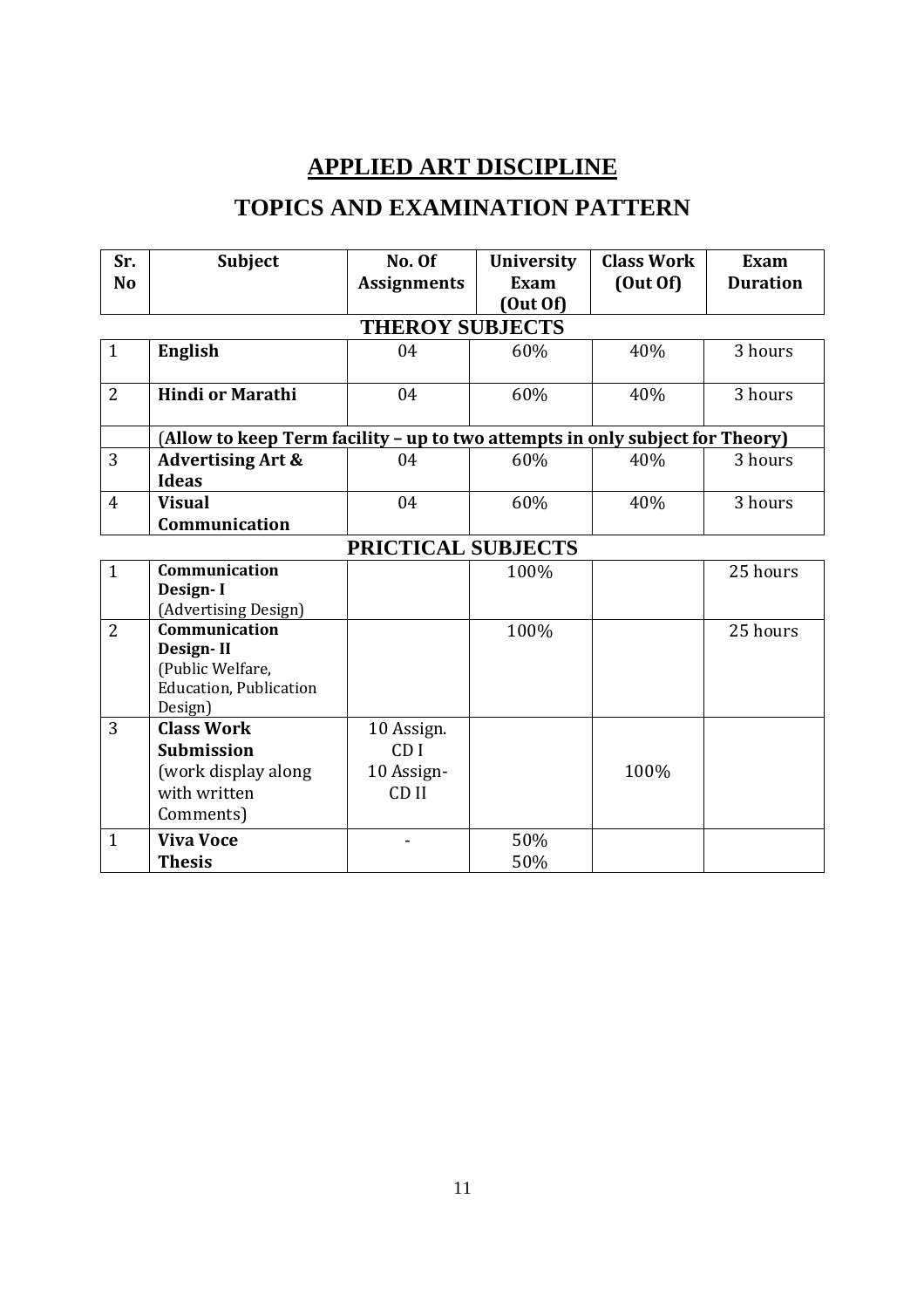#### • **SUBJECT WISE SUBMISSION**

#### **Theory Subjects**

- 1. English Four Tutorials
- 2. Hindi or Marathi Four Tutorials

(Portion of  $12^{TH}$  Standard regarding Communication Skill for both Languages – HSC Board)

- 3 History of Visual Communication Four Tutorials
- 4 Advertising Art and Ideas Four Tutorials

#### **Advertising Art and Ideas –**

Creative Advertising – Planning and Execution – Basic Human Motives – Copy Platform – Basic ingredient and approach of copy – Invention of advertising ideas – Advertising techniques – Principles of Design – Pictures verses words – Hard sell and soft sell – Functions and analysis of pictures – Classification of advertising according to media.

#### **History of Visual Communication –**

Communication – Marketing Communication – Feedback – Types of Visual Communication – Gestures – Symbol – Colour Symbolism – Indian Symbology – Print Media – Poster – Comics – Exhibition Design and Display – Point of Purchase – Direct Mail – Electronic Media – Film and Television

#### **Practical Subjects**

#### 1. **Communication Design- I** (Minimum TEN Assignments)

(Elective oriented i.e Illustration,Photogafhy,typography )

(Advertising Design)

\*The students have to select any existing client from the following categories

- a. Product Consumer / Consumer Durable
- b. Service Commercial / Non Commercial

 After selecting the client, a student should make the market study, find out the USP's, decide the advertising objectives and prepare the copy platform. On the basis of this study, they should plan and execute the campaign, either for advertising or any promotional client.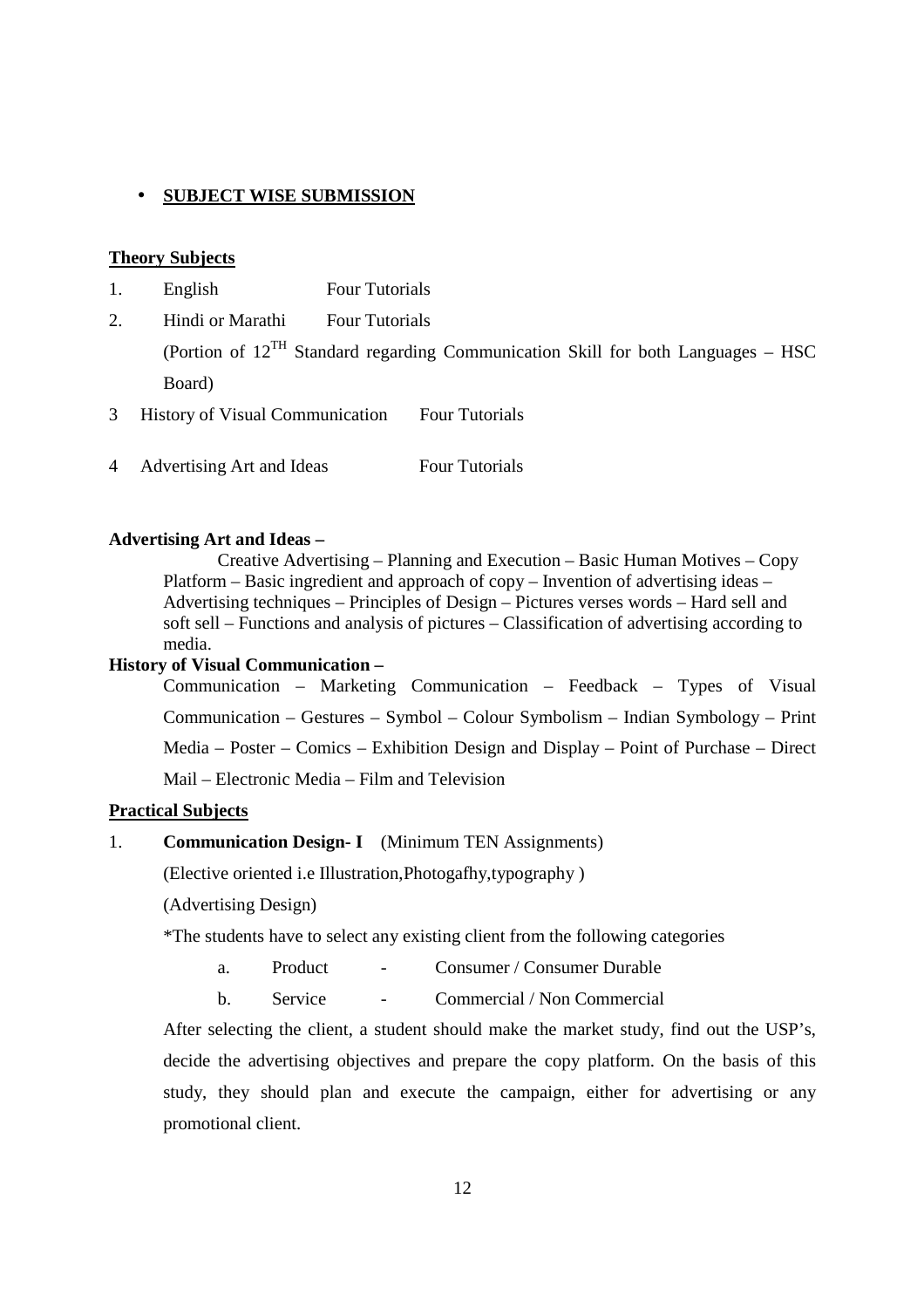This advertising design should consist of minimum SIX media and total TEN assignments during the academic year.

#### 2. **Communication Design- II** (Minimum TEN Assignments)

(Public Welfare, Education, Publication Design)( Elective Oriented i.e Illustration, Photography, Exhibition Display or Typography)

\*Concept formation – Visual representation – Problem identification – Data collection – Problem analysis – Solution to the problems – Churning out ideas on a specific theme – Application of idea / Concept to a communication media – Colour – Symbolism – Psychology. Working out the theme for a single or series of media.

#### **Class Work Submission**

1. Work Display Art Work Display along with written comments, presented to Examiner panel appointed by affiliating University.

#### **For Examination**

1. Viva- Voce Examiner Panel appointed by affiliating University.

#### • **DISSERTATION**

#### **Marks Allotted - 50**

The student should select the subject for Dissertation. The Dissertation would be approximately of 5000 words, which will be assessed by the panel of examiners appointed by University. Though references and illustrations from elsewhere may be used, the student must make his original contribution in terms of thought and hypothesis.

The Dissertation would be illustrated fully with good and bad references from actual, existing printed and published material, wherever necessary. Bad examples and its criticism would illustrate the negative aspect of hypothesis.

#### **The subject can be divided as follows –**

Introduction, The Hypothesis, Examples to illustrate the hypothesis, References to support the hypothesis, Discussion, Conclusion, and Bibliography.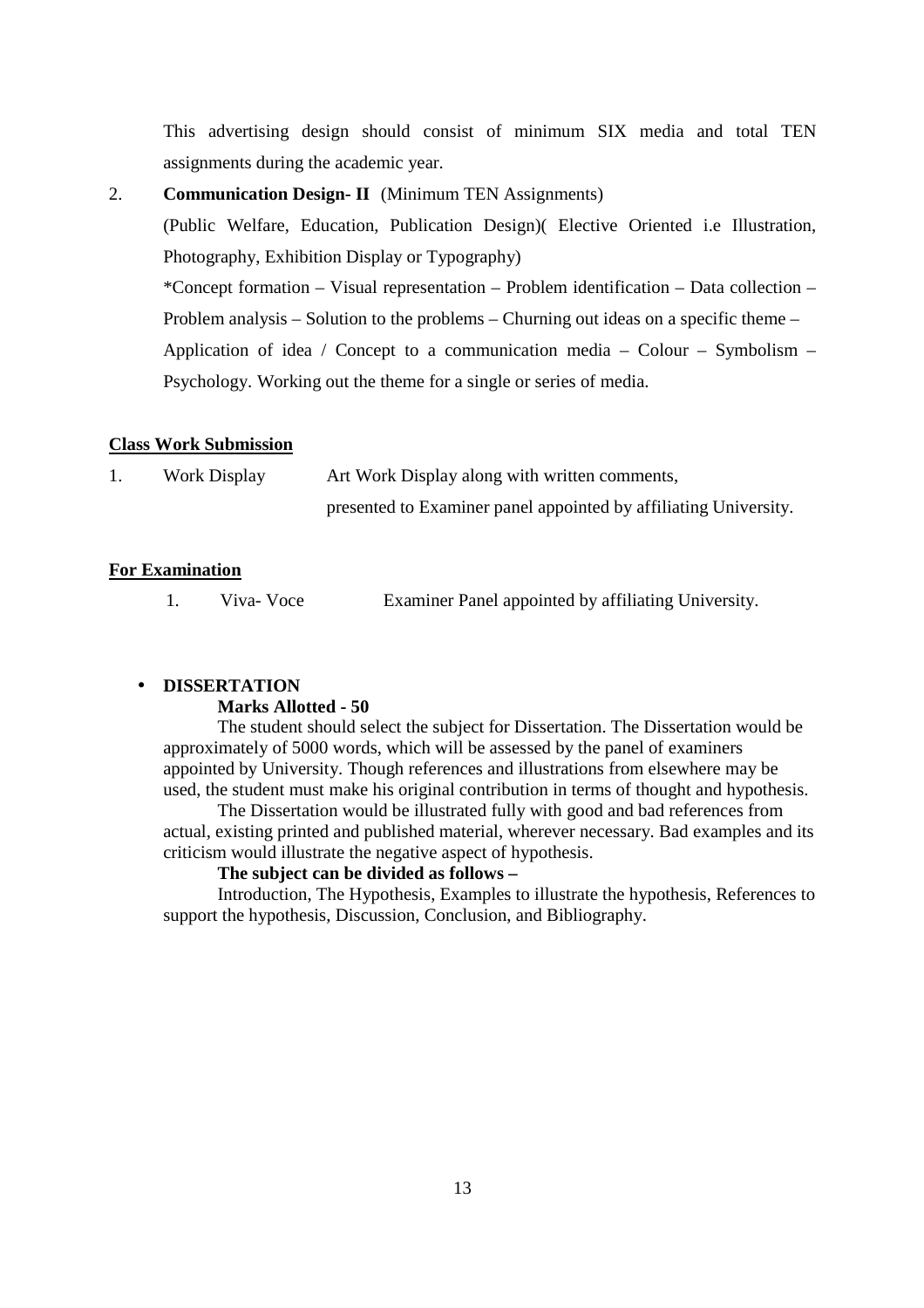## **SSCULPTURE DISCIPLINE**

# **TOPICS AND EXAMINATION PATTERN**

| Sr.            | <b>Subject</b>                                                                             | No. Of                                                                 | <b>University</b> | <b>Class Work</b> | Exam            |  |  |  |
|----------------|--------------------------------------------------------------------------------------------|------------------------------------------------------------------------|-------------------|-------------------|-----------------|--|--|--|
| N <sub>o</sub> |                                                                                            | <b>Assignments</b>                                                     | Exam              | (Out Of)          | <b>Duration</b> |  |  |  |
|                |                                                                                            |                                                                        | (Out Of)          |                   |                 |  |  |  |
|                | <b>THEROY SUBJECTS</b>                                                                     |                                                                        |                   |                   |                 |  |  |  |
| $\mathbf{1}$   | <b>English</b>                                                                             | 04                                                                     | 60%               | 40%               | 3 hours         |  |  |  |
| $\overline{2}$ | <b>Hindi or Marathi</b>                                                                    | 04                                                                     | 60%               | 40%               | 3 hours         |  |  |  |
|                | (Allow to keep Term facility - up to two attempts in only subject for Theory)              |                                                                        |                   |                   |                 |  |  |  |
| 3              | <b>History of Art</b><br>(Indian)                                                          | 04                                                                     | 60%               | 40%               | 3 hours         |  |  |  |
| $\overline{4}$ | <b>Philosophy of Art</b><br>Western)                                                       | 04                                                                     | 60%               | 40%               | 3 hours         |  |  |  |
|                | PRICTICAL SUBJECTS                                                                         |                                                                        |                   |                   |                 |  |  |  |
| $\mathbf{1}$   | Composition                                                                                |                                                                        | 100%              |                   | 25 hours        |  |  |  |
| $\overline{2}$ | Portrait<br>(Burst & Full Figure)                                                          |                                                                        | 100%              |                   | 25 hours        |  |  |  |
| 3              | <b>Class Work</b><br><b>Submission</b><br>(work display along<br>with written<br>Comments) | 10 Assign.<br>Composition<br>10 Assign-<br>Print making<br>or portrait |                   | 100%              |                 |  |  |  |
| $\mathbf{1}$   | <b>Viva Voce</b><br><b>Thesis</b>                                                          |                                                                        | 50%<br>50%        |                   |                 |  |  |  |

## • **SUBJECT WISE SUBMISSION**

## **Theory Subjects**

- 1. English Four Tutorials
- 2. Hindi or Marathi Four Tutorials

(Portion of  $12^{TH}$  Standard regarding Communication Skill for both Languages – HSC Board)

#### **Practical Subjects**

1. **Composition** (Minimum TEN Assignments) (Representational / Non- Representational)